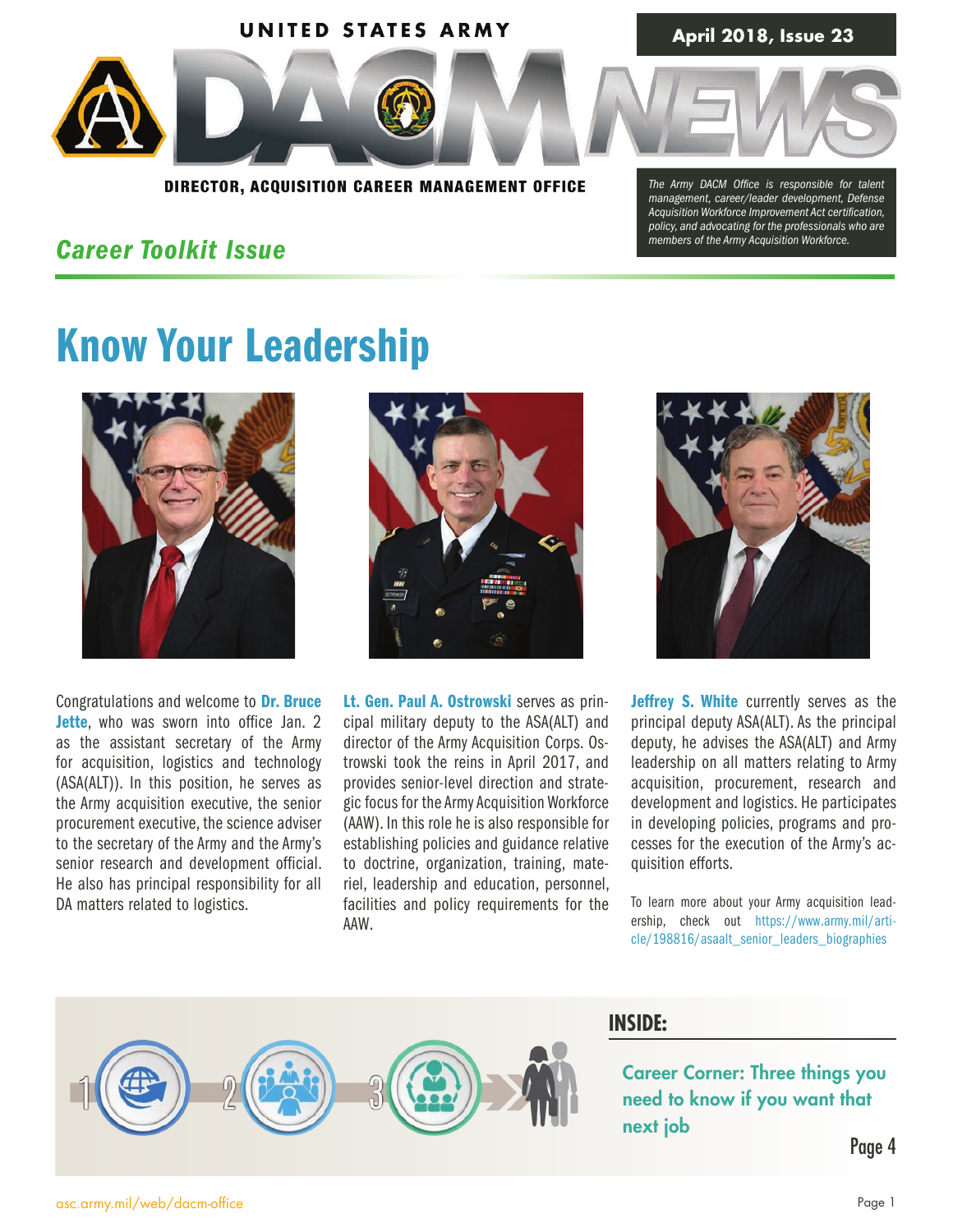

# A board insider's guide to SRPE

### *By Norm Hilton*

Preparing for a central selection board is of utmost importance in an acquisition professional's career development, especially the Project/Product Manager's Centralized Selection List Board and the Project/Product Director Centralized Selection Board. Selection boards evaluate a candidate's entire body of work, including the Acquisition Career Record Brief—highlighting assignment history, certifications, acquisition and leader training, education and awards—resume, performance appraisals and the senior rater potential evaluation (SRPE).

Based on feedback, after-action reports and lessons learned, a common theme among board members is that the SRPE is the most critical document in a board file. It is the primary tool used to document and communicate a candidate's potential and readiness to assume positions of increased responsibility. If done right, it will send a definitive message to the board that eliminates any guesswork. A well-written SRPE should contain five key elements:

- **Block check:** Forces distinction (exceptional potential, strong potential, potential or minimum potential).
- **Enumeration:** This should be the first sentence in the senior rater's narrative and probably the most important sentence in the writeup. This sentence sets the tone and sends a clear signal to the board where you stand among your peers.
- Potential: This element is an assessment of promotion potential.
- Broadening assignments/schooling: Addresses selective schooling and professional development programs.
- Service potential, next higher grade: Highlights the most suitable positions.

| <b>Narrative Element</b>                                                                                                                                                        | <b>Exclusive/Extremely Strong</b>                                                                                                                                                     | <b>Strong/Above Average</b>                                                                                                                                             | <b>Average</b>                                                                                                                               | <b>Weak</b>                                                                                                                  |
|---------------------------------------------------------------------------------------------------------------------------------------------------------------------------------|---------------------------------------------------------------------------------------------------------------------------------------------------------------------------------------|-------------------------------------------------------------------------------------------------------------------------------------------------------------------------|----------------------------------------------------------------------------------------------------------------------------------------------|------------------------------------------------------------------------------------------------------------------------------|
| <b>Block Check</b><br>(Forces distinction)                                                                                                                                      | <b>Exceptional Potential</b>                                                                                                                                                          | <b>High Potential</b>                                                                                                                                                   | <b>Potential</b>                                                                                                                             | <b>Minimal Potential</b>                                                                                                     |
| <b>Enumeration</b><br>(Sets tone and conveys clear mes-<br>sage to board; quantify potential-<br>identify your best)                                                            | $\bullet$ No. 1, 2 or 3 of the entire<br>population.<br>Is my "best" of all NH-IVs that I<br>$\bullet$<br>currently senior rate (SR).<br>Top 1-5% of SR population or<br>NHI-4s I SR. | • Top 10-20% or equivalent<br>enumeration of SR profile<br>(e.g., No. 5 of 50).<br>• " ranks in the top 10%<br>of NH-IV acquisition pro-<br>fessionals I currently SR." | • Top 30-50% of popu-<br>lation.<br>• One of the best NH-IVs<br>I SR.                                                                        | $\bullet$ >50% enumeration<br>or percentage.<br>• SR does not ad-<br>dress potential.<br>• Negative comment<br>on potential. |
| <b>Potential or promotion potential</b><br>(Assessment of potential for<br>increased responsibility;<br>Key leadership position (KLP)/Criti-<br>cal acquisition position (CAP)) | Promote now.<br>$\bullet$<br>Select immediately for a KLP/CAP.<br>$\bullet$                                                                                                           | Select for KLP/CAP at the<br>earliest opportunity.<br>Select ahead of peers<br>for position of increased<br>responsibility.                                             | Displays potential for<br>$\bullet$<br>increased responsibility.                                                                             | • Not mentioned.                                                                                                             |
| Schooling/leader<br>development opportunities<br>(Addresses competitiveness for se-<br>lection to premier schools and leader<br>development opportunities)                      | A must selection for Senior<br>Service College (SSC)/SSC<br>Fellowship.<br>$\bullet$<br>Select for or send to SSC/SSC<br>Fellowship immediately.                                      | Select and send to SSC/<br>SSC Fellowship ahead of<br>peers.                                                                                                            | School with peers.<br>$\bullet$<br>Select for additional<br>leadership training.<br>A future select for SSC/<br>$\bullet$<br>SSC Fellowship. | • Not mentioned.                                                                                                             |
| <b>Leadership position</b><br>(Communicates readiness to serve<br>at the next higher level)                                                                                     | An absolute must for CSL PM/<br>acquisition director (AD).<br>Will be a distinguished PM/AD.<br>$\bullet$                                                                             | Excellent potential to serve<br>in a KLP.                                                                                                                               | Consider for a leadership<br>$\bullet$<br>position.<br>Continue to groom for<br>$\bullet$<br>position of increased<br>responsibility.        | • Not mentioned<br>or verbiage states<br>"continue to<br>develop."                                                           |

### The chart below highlights some tips to consider when writing a SRPE for selection boards:

*Continued on Page 3*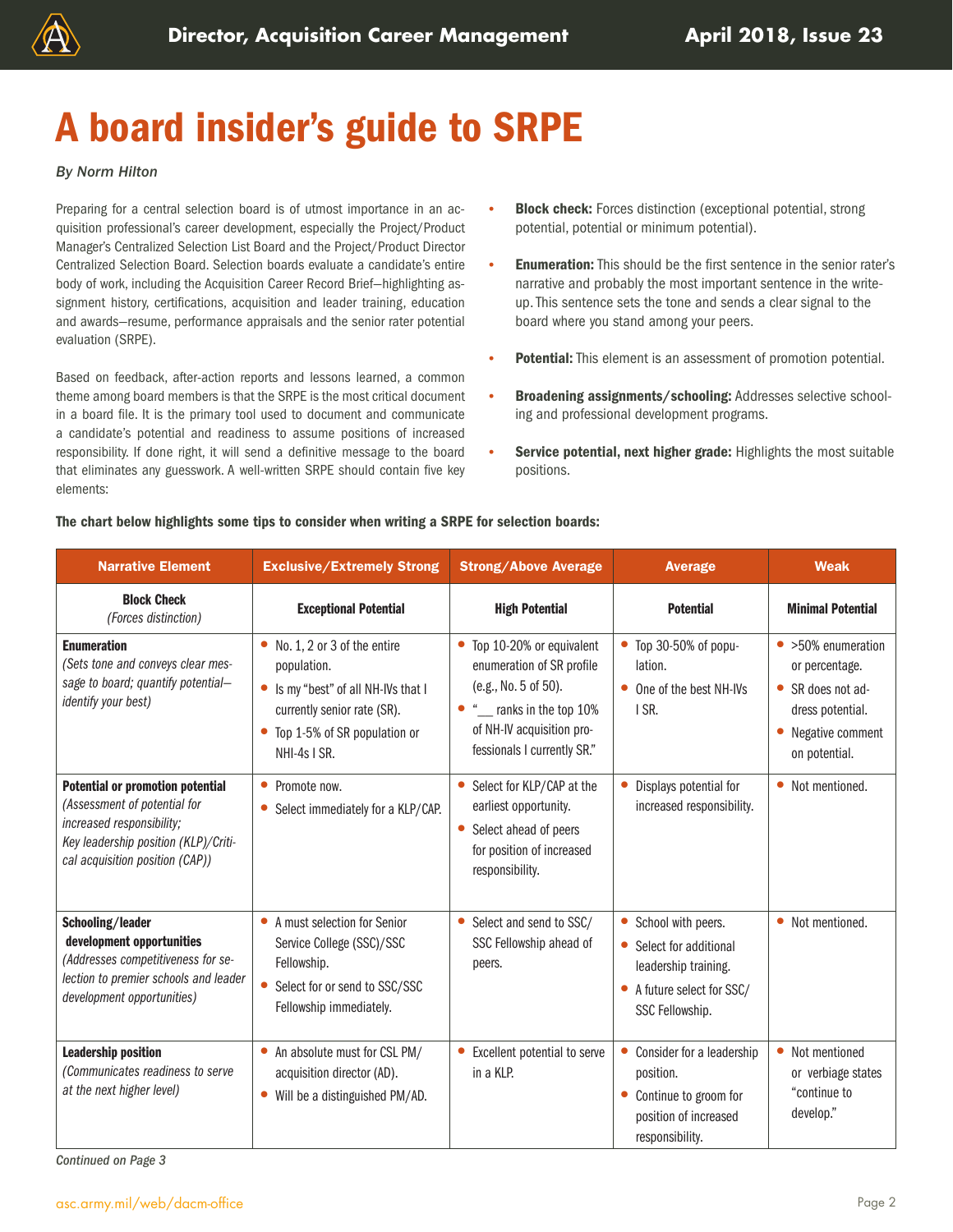

| <b>Common errors to avoid</b> | Be careful with your senior rater narrative.<br>• John is one of the top two _______I rate in the organization (only rates 2 people).<br>• Clearly in the top 5% of ______ I rate (small population).<br>Be consistent. Make sure words match block check. What is not said can have the same impact as what is said.<br>Don't say the same thing for all your people: boards can easily detect repeated verbiage.<br>Avoid using the same verbiage year to year for the same individual-in other words, steer clear of the modified cut and paste.<br>Do not mention block check in the narrative.<br>Selection boards should understand what input the rating chain is providing without having to guess. |
|-------------------------------|-------------------------------------------------------------------------------------------------------------------------------------------------------------------------------------------------------------------------------------------------------------------------------------------------------------------------------------------------------------------------------------------------------------------------------------------------------------------------------------------------------------------------------------------------------------------------------------------------------------------------------------------------------------------------------------------------------------|
| <b>Things to remember</b>     | What is important to board members: senior rater narrative, senior rater label and duty description.<br>Use clear, quantifiable descriptions.<br>The best senior rater narratives are short: Tell a simple story about the quality of the civilian being evaluated. Focus on<br>enumeration, potential or promotion, schooling and assignment.                                                                                                                                                                                                                                                                                                                                                              |

#### Putting It All Together:

Here are some sample SRPEs (both strong and weak) highlighting key elements to consider.

|                                                                                            | Part 5: Senior Rater                                                                                                                                                                                                                                                                                                                                                                                                                                                                                                                                     |
|--------------------------------------------------------------------------------------------|----------------------------------------------------------------------------------------------------------------------------------------------------------------------------------------------------------------------------------------------------------------------------------------------------------------------------------------------------------------------------------------------------------------------------------------------------------------------------------------------------------------------------------------------------------|
|                                                                                            | I currently Senior Rate 30 AAW Civilians in this grade/payband (GS-15/ Profile 5).                                                                                                                                                                                                                                                                                                                                                                                                                                                                       |
| <b>Potential Mass Range</b>                                                                | <b>Comment on Potential</b>                                                                                                                                                                                                                                                                                                                                                                                                                                                                                                                              |
| EXCEPTIONAL POTENTIAL<br><b>HIGH POTENTIAL</b><br>$\square$ POTENTIAL<br>MINIMAL POTENTIAL | Mentrs is my number one choice for O6/GS-15 CSL Project Manager's Board and the number one<br>civilian in my organization. He/She is a phenomenal leader and in the top 1% of all acquisition leaders I have<br>worked with in my Army career. He/She is the best program manager in PEO<br>with a strategic understanding of the Army's requirements process.<br>outstanding manner at the Senior Executive Service level now and should be selecte<br>peers. Select immediately as a Army CSL Project Manager; send to resident senior service college |
| POTENTIAL COMPARED WITH<br>AAW CIVILIANS SENIOR RATED<br>IN THIS GRADE/PAYBAND             | now, and assign the Army's highest priority program to him/her. Unlimited potential and future SES.                                                                                                                                                                                                                                                                                                                                                                                                                                                      |

Exclusive/very strong narrative: Contains five key elements: Block check and senior rater narrative; enumeration; potential/promotion potential; schooling/ leader development opportunities; and leadership position.

| Part 5: Senior Rater                                                                                                                                                            |                                                                                                                                                                                                                                                                                                                                                                                                                                                                                |  |  |  |
|---------------------------------------------------------------------------------------------------------------------------------------------------------------------------------|--------------------------------------------------------------------------------------------------------------------------------------------------------------------------------------------------------------------------------------------------------------------------------------------------------------------------------------------------------------------------------------------------------------------------------------------------------------------------------|--|--|--|
|                                                                                                                                                                                 | I currently Senior Rate 35 AAW Civilians in this grade/payband (GS-14 / Profile 4).                                                                                                                                                                                                                                                                                                                                                                                            |  |  |  |
| <b>Potential Mass Range</b>                                                                                                                                                     | <b>Comment on Potential</b>                                                                                                                                                                                                                                                                                                                                                                                                                                                    |  |  |  |
| EXCEPTIONAL POTENTIAL<br>HIGH POTENTIAL<br>$\square$ POTENTIAL<br><b>LI MINIMAL POTENTIAL</b><br>POTENTIAL COMPARED WITH<br>AAW CIVILIANS SENIOR RATED<br>IN THIS GRADE/PAYBAND | has demonstrated exceptional technical competence in delivering critical capabilities to the Soldier. Talented and tenacious ______ displays strong leadership skills and excels in every single<br>aspect of his/her assigned and implied duties. _________ possesses the maturity, dedication, motivation,<br>and leadership skills of our experienced senior leaders. We must provide ______ every opportunity for<br>growth and advancement as an Army Acquisition leader. |  |  |  |

Weak narrative: Block check does not match senior rater narrative; no mention of enumeration; potential/promotion potential, schooling or leadership potential not documented.

Remember that the SRPE documents an acquisition professional's leadership potential to serve in positions of increased responsibility and grade. The senior rater narrative is key, and its comments are among the most important parts of the SRPE. It is imperative that senior raters understand and use it to effectively convey the employee's leadership potential. Selection boards should not have to guess what a senior rater is thinking.

For more information on SRPE, go to the Army [DACM office website](https://asc.army.mil/web/senior-rater-potential-evaluation/).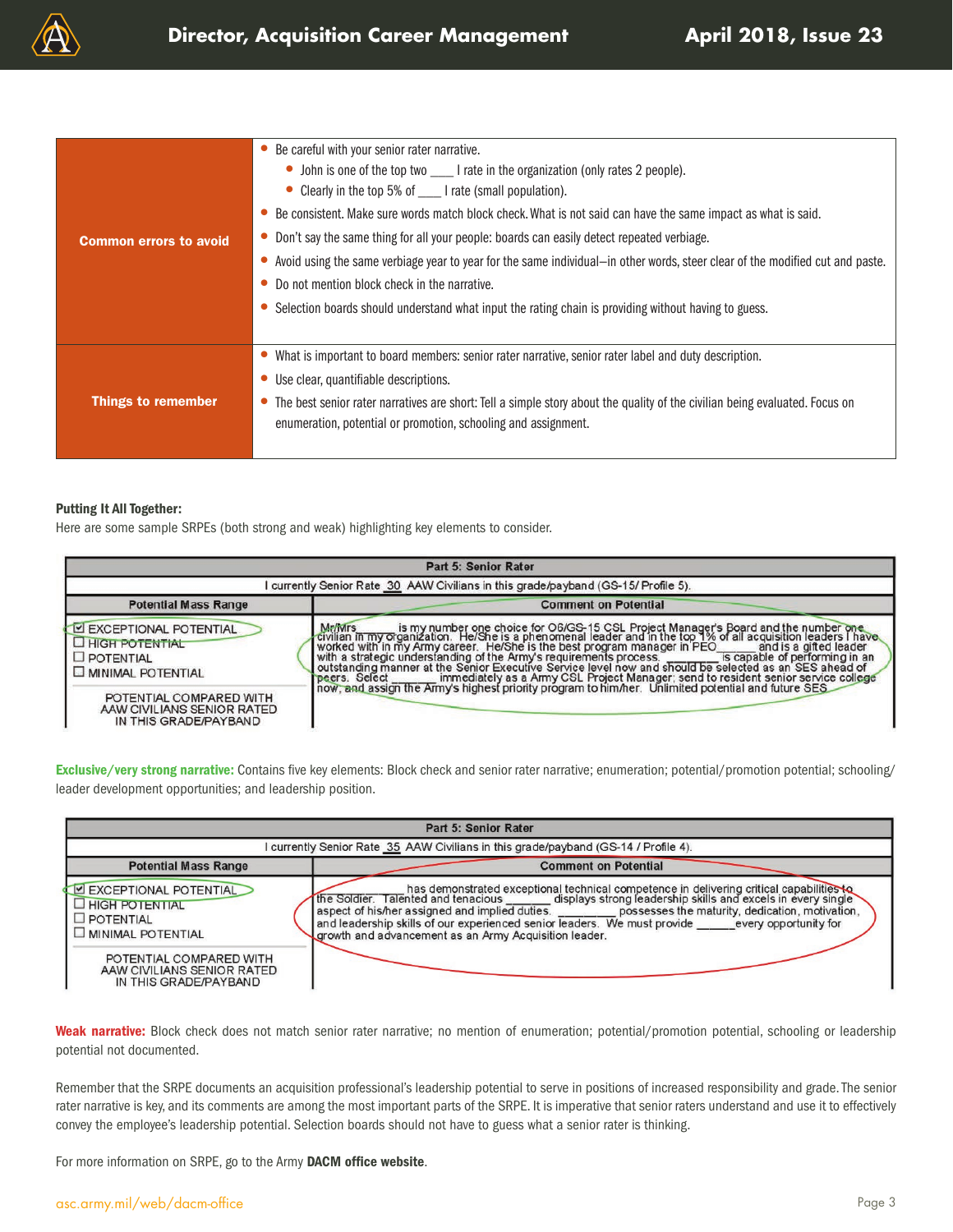<span id="page-3-0"></span>

*By Scott Greene, Chief, Leader Development Branch*



This marks my fourth column on the civilian Centralized Selection List (CSL) process. Happily, we had our most successful results with the past FY19 board: 12 civilians selected as primaries for product manager positions and three selected for project manager roles. A huge congratulations to all those selected as well as the individuals who were activated off of the alternate list.

This upward trend in civilian selection rates has led me to focus on three things: mobility, new "regional preference" rules and a suggestion for those who want to apply for project manager before serving as product manager.

First, acquisition leadership wants civilians to be mobile. The intent is not to make civilians more like the military. It is rooted in ensuring that individuals have varying experiences in multiple organizations and locations as they develop. The broader and better rounded your resume looks, the more competitive it makes you (in addition to a strong Senior Rater PotentialeEvaluations). Don't be afraid to take jobs outside your region. We recognize the needefor alignment with your personal and family priorities. My point is to at least think about it and look for ways to work it into your professional and personal plans.

Second, the Acquisition Talent Management Board of Directors, chaired by Lt. Gen. Paul A. Ostrowski, recently voted to change how civilian regional preference will work for CSL moving forward:

*NEW GUIDANCE:* Civilians will no longer be allowed to provide

a regional preference IF they have already served at that level previously while as a civilian. If selected, the slating process will still try to accommodate civilians regionally. Any declination by a civilian in this circumstance would be WITH PREJUDICE, and that individual would be ineligible to compete again at that level.

Third, competitiveness for being selected as a project manager is much greater if you have previously served as a product manager. While it is not a stated prerequisite, one should be prepared to do product first. I know many GS-15s might view the role as less desirable because it is classified as a GS-14 position; however, try not to look at it that way. Instead, look at it as a centrally selected product manager position. If you are technically a GS-15/NH-04, you won't lose any pay if you get the product-level positions. Think about your aspirations: If you want to be a project manager, there are certain experiences that make you a more competitive candidate.

I look forward to your applications, and best of luck!

For more information, visit the [CSL website](https://asc.army.mil/web/centralized-selection-list/).

Project manager announcement: April 16 - June 6 Board dates: Aug. 6 - 10 Tentative board results: November/December 2018

Product manager announcement: June 11 - July 26 Board dates: Oct. 30 – Nov. 2 Tentative board results: April/May 2019



Did you know you can get all the newest AAW career and other applicable acquisition information emailed straight to your inbox? Go to [https://asc.army.mil/web/news](https://asc.army.mil/web/news-april-hot-topics/)[april-hot-topics/](https://asc.army.mil/web/news-april-hot-topics/) and subscribe at the bottom of the page.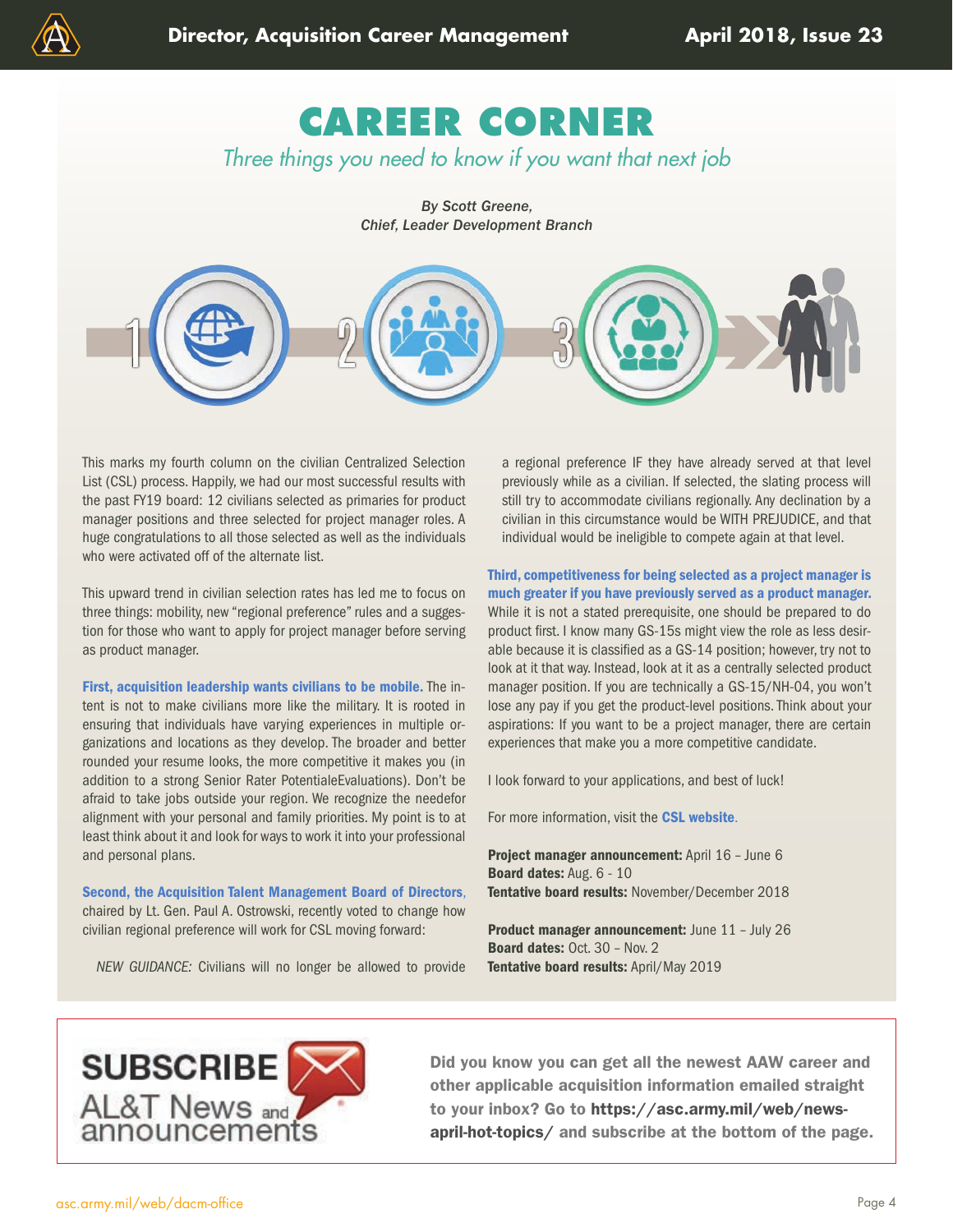

## Military Acquisition Corner

*What is the MAPL anyway?*

*By Maj. Sheila L. Howell, Army DACM Office Proponency Officer*

What is the MAPL? Can I see a copy of the MAPL? Why is it a secret?

These are questions we hear when it comes to the Military Acquisition Position List, or MAPL. The MAPL process is a few things, but it is also not what most people believe it is. The MAPL process is transparent and fair, and gives you the opportunity to have a voice. And once you venture inside the walls of the MAPL, it will no longer hold the same mystery.

The MAPL is the Army's process to comply with DAWIA Section 1722, which requires a report be submitted to the secretary of defense that lists each acquisition position, in order of priority, that can only be filled by acquisition military officers. In order for a position to be set aside as military only, it must be validated within the MAPL process. Each fiscal year, the Army DACM Office conducts a review of all active duty FA51 positions in the grades of captain through colonel. Because today's environment is marked by constrained and declining resources, it is extremely important that acquisition officer positions are aligned with and support both the organization's and the Army's highest priorities. Thus begins the MAPL process.

How does it work? Do we have any input? Does my survey matter? Just keep reading, and we will answer all of these questions.

The MAPL review process happens twice a year, in the winter and spring. Winter reviews are for positions outside the direct purview of the program executive office (PEO) and the ASA(ALT). Spring reviews are for Centralized Selection Lists (CSLs) and MAPL positions within the PEO and ASA(ALT) structure.

The process begins with the commands. Each command has a MAPL point of contact who is responsible for reviewing and updating the MAPL in accordance with the latest force structure documents for their organization. That would be either a table of distribution and allowances (TDA) or modified table of organization and equipment (MTOE). MAPL positions must be accounted for on a TDA or MTOE. The MAPL cannot add to what is already there; MAPL positions must be authorized on the force structure documents.

Yes, you do have input. And, better yet, it only takes about five minutes of your time—we promise. Once a year, as an acquisition military officer, you will receive an email notification from the Career Acquisition Management Portal indicating that your MAPL survey is available for completion. Commands and organizations have to ensure that MAPL and CSL positions contain specific, significant and challenging duties and responsibilities that are both grade appropriate and acquisition career field relevant. This is why your survey input is key: You are the subject matter expert for your position. Make sure your survey is completed and accurate. Your position description should clearly outline your duties and



responsibilities; the content of the position description continues to have a significant influence on the decision to support a MAPL position, along with structure documents. Officers should meet with their organization's MAPL point of contact to ensure that their duty descriptions accurately reflect their duties and responsibilities. All officers are strongly encouraged to complete their MAPL survey before the deadline. Your feedback helps the board when scoring positions for priority of fill.

The next phase in the process involves the DACM Office. Once the commands complete their review of the MAPL, analysts within the DACM Office review and verify the position descriptions and the survey question responses. The analysts validate input from the commands and send the positions to the MAPL/CSL Review Board.

The final phase involves the MAPL/CSL Review Board. Its mission is to review each command's submission and score each MAPL/CSL position based on the scoring construct for the board. The MAPL/CSL Review Board's deliberations will result in a prioritized, 1-N type list of all approved positions.

So why can't you see the MAPL? Because it is a force structure document and not an assignment list; we retain the right to keep the MAPL for its intended use. And—drumroll please—officers do see the listing of positions approved to be filled on their assignment preference sheet. Once the MAPL has been constructed into the 1-N list and manning guidance has been approved, the Human Resource Command's Acquisition Management Branch (AMB) uses this list to determine which positions will be filled. Other positions may be on the MAPL, but they did not score high enough on the priority list to have an officer assigned. Again, this is why we need input from you and the commands.

An Acquisition Force Structure Message will codify the MAPL results no later than 45 days after each review. This message goes out to all commands, the AMB and the ASA(ALT). By this time, the review is complete … and then we start all over again!